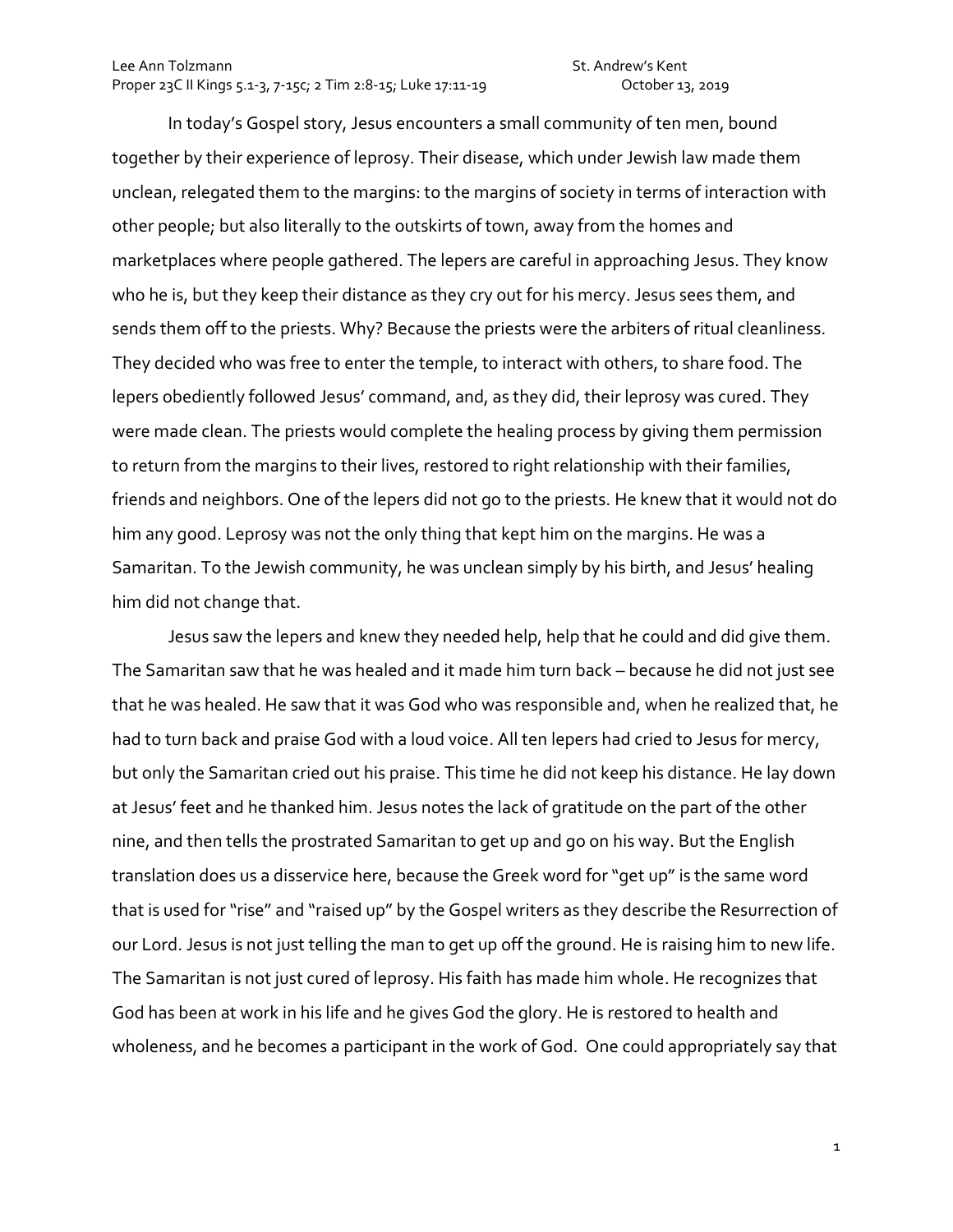he has experienced salvation. The Greek word used here for "made you well" could also be translated as "saved you."

In ECCT, we talk a lot about God's mission. And many of us confuse "God's mission" with what is often called "outreach." On your parish website, "mission and outreach" is what comes up if you click on "volunteer opportunities." Volunteering is indeed a way of participating in God's mission. But God's mission is also so much more, and today's gospel passage helps us see that fuller picture. God's mission, revealed in Jesus Christ, is to restore all people to unity with God and each other in Christ. If God's mission could be defined fully by "good works" projects, then Jesus would have devoted his life to opening clinics, soup kitchens and homeless shelters. And I am not saying those are not part of God's mission, because Jesus does do those things, in one way or another. But they are not the whole story. They are pointers to a saving God. God's mission is about healing brokenness, wherever it is found, and particularly in relationships: relationships between people, between people and God, and, I would add, between people and creation. To experience God's healing is to experience transformation: to be no longer bound by sin, or pain, or death.

There is a profound sense of brokenness in the world today. Things are changing today in ways we cannot really understand or control. Things seem to be falling apart, and the church is no exception. Many of the ways of doing things that worked so well for so many years are becoming no longer useful or relevant. All mainline western churches are facing significant losses of members and financial support, as our elders leave us. Younger people are curious about God. Many want to nurture their spiritual lives. And the vast majority of them want nothing to do with today's church. Evangelical churches are behind the mainline by about a decade, but they are not immune to these inevitable demographic trends. There is no magic formula that will bring young families in to "save us." Our best minds have been on that for forty years, and here we are. This is not about us doing anything wrong. This is about the world changing around us.

The Church no longer holds a privileged place in our culture. In fact, its existence is barely acknowledged. And, while that does not feel good for many of us, it's not necessarily a bad thing. We are still in relationship with a saving God. We are on the cusp of what Bishop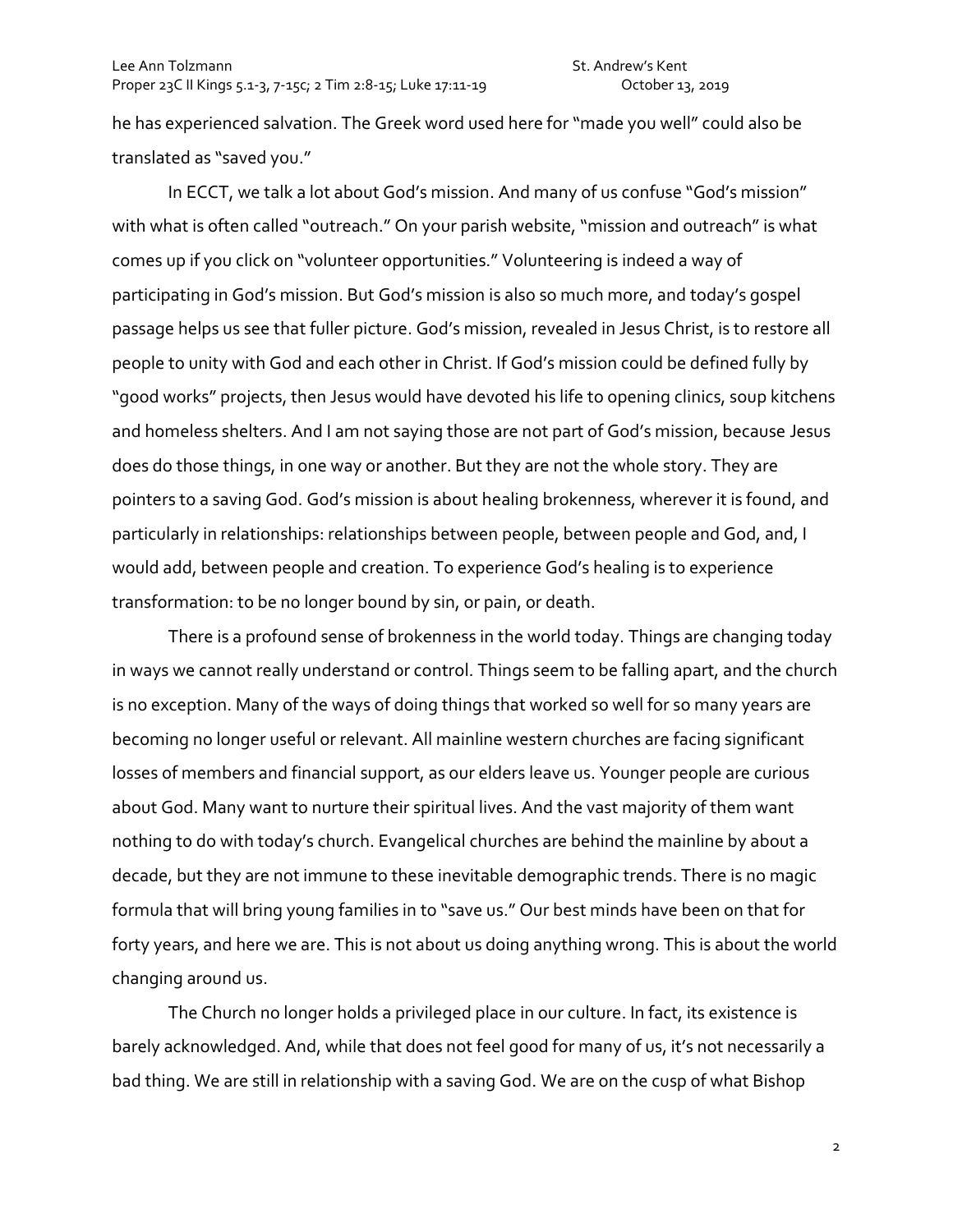Douglas calls, "a New Missional Age." We are being called to remember that the Church is a living body, and it has not always looked or lived the same way. It looked very different in the first century and in the tenth. The twentieth century Church, the church that many of us have known and loved our whole lives, is unraveling. AND the world needs the gospel message of hope and healing more than ever. It's not easy to be confronted with the uncomfortable truth that the identity and the incarnation of the Church cannot be limited by our personal preferences, by what we think we know, or by what makes us feel good. As Bishop Douglas is fond of saying, "This is God's Church, and God will have the Church God needs to carry out God's mission of salvation."

God is reminding us that our faith is rooted not in the status quo, not in things staying the same, but in change, in the ultimate transformation. In the resurrection of Jesus Christ, God's power to heal brokenness, to transform death into life, is incontrovertibly revealed. New life never looks like old life. Resurrection is not a re-boot. It's a new beginning. Today, we're being called to new ways – not just new ways of doing what we've always done, but new ways of being the Church. And the only way to find those ways, to discern and move into God's future, is to be willing to let go of the old ways and be open to what God may be doing. That is what the Samaritan leper did. That is what faithful people have always done. Jesus has made God's priorities clear. Jesus never counted people or money. The purpose of the Church is not to be big, successful and affluent. Growth in numbers is not a bad thing, but it cannot be our goal. We're here to be part of God 's radical, saving, life-giving, world-changing work.

For decades, we have focused on building up our church (and by that we mostly meant our individual parishes) – and maybe not so much for the sake of the gospel, maybe not for the purpose of healing the brokenness of the world, but maybe for the sake of the church itself. And now we're being confronted with the reality that there is no program guaranteed to restore the church to the past many of us remember so fondly. It seems that we may have focused on the growth of the church at the expense of authentic discipleship, as if our primary job was to keep the church in business. Maybe we wanted to grow the church so we could preserve what we have – so we could keep doing all the things we've been doing. The truth is that Jesus has called us not to a beautiful building, not to a convenient, comfortable hour on